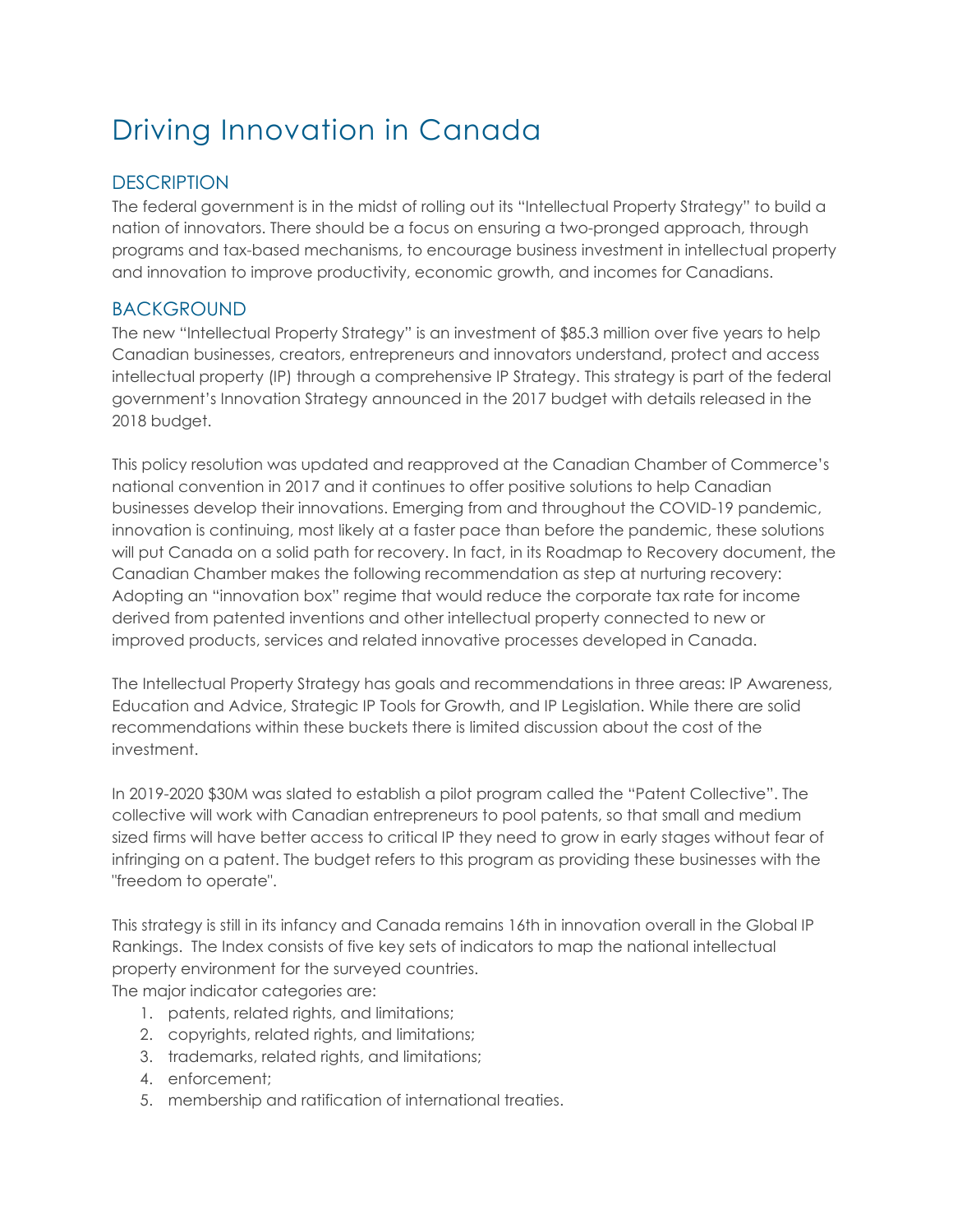It is worth noting there are some significant differences between what Canada is offering business in this space and the offerings of other countries that are ranked above Canada on this list. One of those differences is a "patent box" tax approach. A number of countries (the U.K., Belgium, Luxembourg, France, Spain, Hungary, Ireland, Switzerland and China) have adopted this approach which sharply reduces the normal corporate tax rate on income derived from the exploitation of patents. The Netherlands widened the policy to an "innovation box" to encompass a broader class of intellectual property.

The various "patent box" programs have even caught the eye of several provinces, but the approach has not been instituted at the federal level. British Columbia has had such tax policy in place since 2006, Quebec included patent box policy in its 2016 budget, and Saskatchewan announced patent box tax policy in its 2017 budget.

The reference to "box" comes from having to tick a box on the tax form that indicates this type of revenue is being claimed. The types of profits that qualify for the lower tax rate, and how acquired intellectual property is treated, differ significantly among countries and provinces. Additionally, the "patent box" rate varies considerably among nations and provinces. Finally, some countries put caps on the total tax relief companies can receive from patent boxes. In the case of Saskatchewan, the provincial government has installed time limits on the number of years of tax relief that can be attached to a patent.

Given the tax advantage provided in some countries for holding intellectual property, the question arises whether Canada should adopt similar incentives and, if so, how should they be designed?

These types of tax approaches do support business investment in research and help bridge the commercialization gap.

The "innovation box" approach would encourage companies to locate intellectual property activity and the new high value jobs associated with the development, manufacture and exploitation of innovation inside Canada. This would drive new and sufficient economic activity and government tax revenue to more than offset the immediate revenue costs of the proposal. The government could also apply the savings that will be realized from streamlining the SR&ED tax incentive program to offset all the immediate revenue cost of this proposal.

Finally, an "innovation box" approach would complement the existing SR&ED Investment Tax Credit program— firms would have an incentive to base their R&D activities in Canada AND to commercialize them in Canada.

The federal "Innovation Strategy" also has a goal to double the number of high-growth firms in Canada from 14,000 to 28,000 by 2025. This is a target because high-growth firms are the most likely to innovate, sell globally and invest in people creating more and better paying jobs. A byproduct of this goal is to achieve growth in intellectual property applications and have these companies base their R&D and commercialize their innovation in Canada.